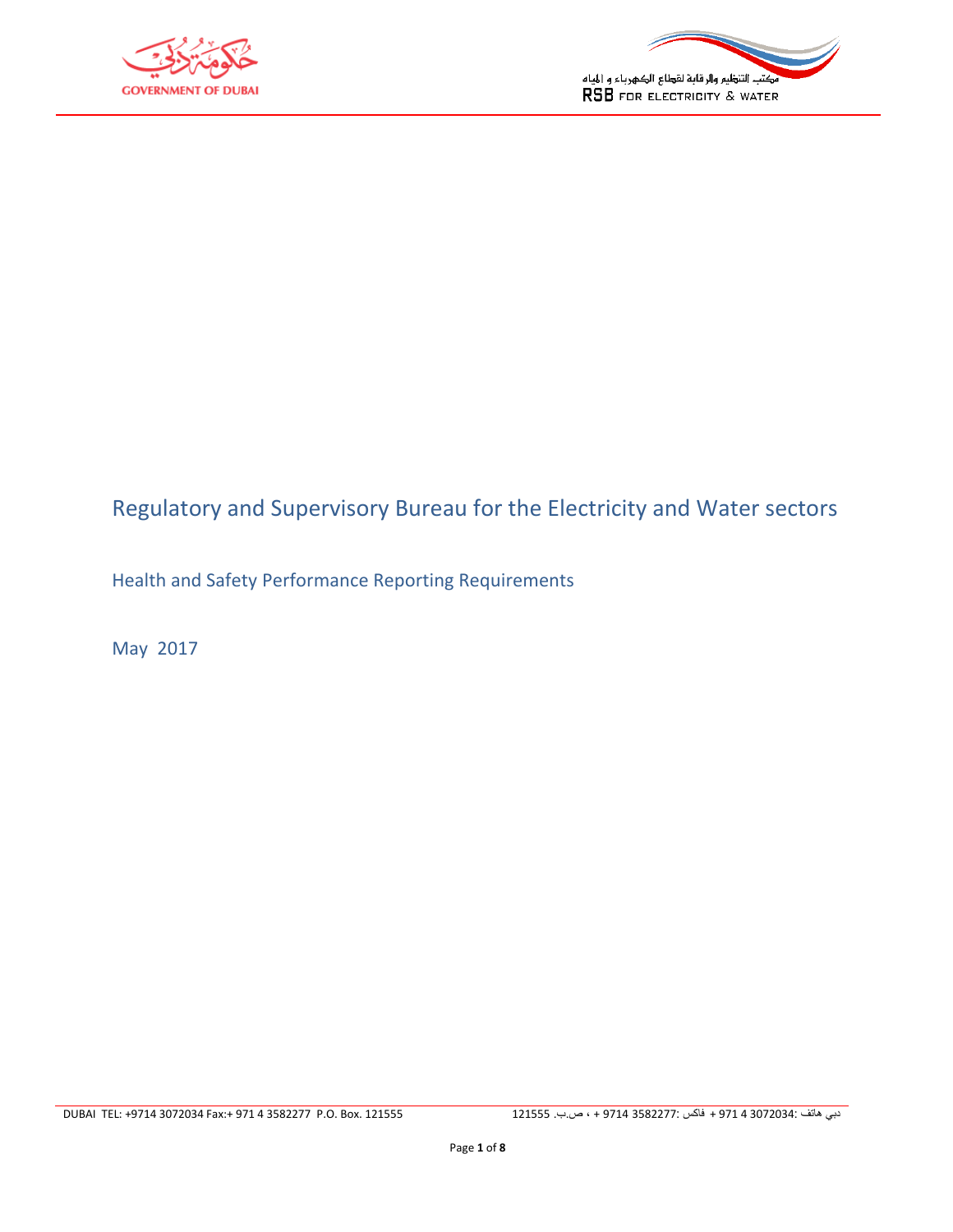



# **Contents**

| 2)  |                                                                              |  |
|-----|------------------------------------------------------------------------------|--|
| 3)  |                                                                              |  |
| 4)  |                                                                              |  |
| 5)  |                                                                              |  |
| 6)  |                                                                              |  |
| 7)  |                                                                              |  |
| 8)  |                                                                              |  |
| 9)  |                                                                              |  |
| 10) |                                                                              |  |
| 11) | Guidance on the content of Licensee's Health and Safety Management Systems 7 |  |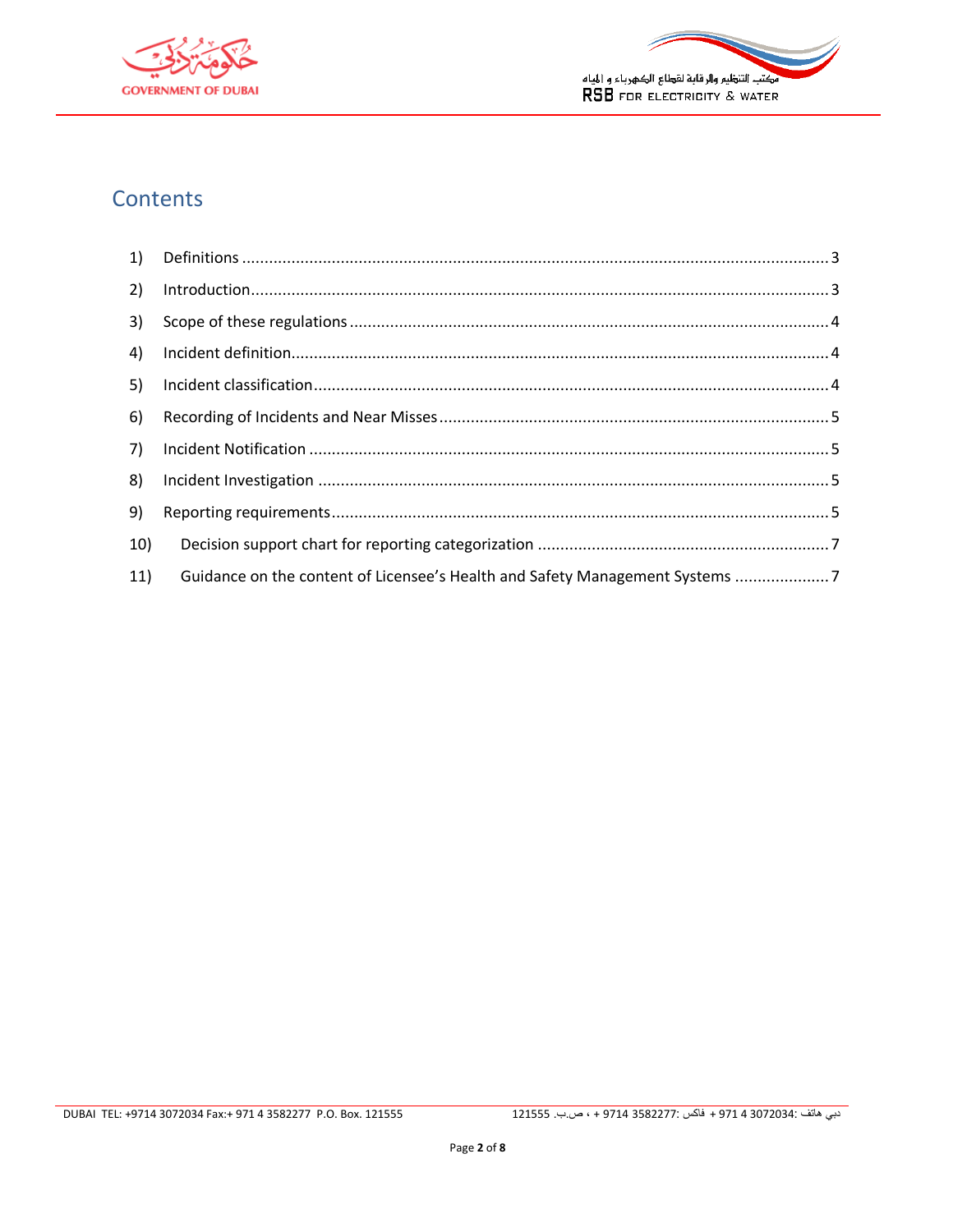



# <span id="page-2-0"></span>1) Definitions

| Board                      | The Directors of a licensee                                                       |
|----------------------------|-----------------------------------------------------------------------------------|
| <b>Bureau</b>              | The Regulatory and Supervisory Bureau for the Electricity and Water Sectors       |
| Council                    | The Dubai Supreme Council of Energy                                               |
| <b>Near Miss</b>           | An unplanned undesired event that has the potential to cause injury, damage       |
|                            | or loss to a Person but does not do so.                                           |
| <b>Emergency First</b>     | A person qualified to deliver basic first aid (but under no obligation to do so)  |
| Aider                      | during the period before professional medical personnel arrive.                   |
| Fatality                   | Loss of life                                                                      |
| Incident                   | Any illness or Injury caused to a person, including recurrence or aggravation     |
|                            | or exacerbation of previous conditions, or fatality.                              |
| <b>Licensed Activities</b> | As defined in the licence of the licensed entity                                  |
|                            |                                                                                   |
| $LTI > 1$ day              | Any Incident that results in a person being unable to work on the next            |
|                            | subsequent working day.                                                           |
| PPE                        | Personal Protective Equipment                                                     |
| Serious Injury             | Any Incident that results in permanent partial or total disability or the loss of |
|                            | limb or limbs.                                                                    |
| Person                     | Any natural person                                                                |
| Regulations                | Means these Health and Safety Performance Reporting Requirements                  |
| <b>Risk Register</b>       | A register of all identified risks that could cause injury, damage or loss. The   |
|                            | register includes an assessment of the level of the risk including likelihood and |
|                            | consequences and it also includes any mitigating measures taken/to be taken,      |
|                            | to manage the risk                                                                |
| Safe Systems of            | Means a safe work method that will eliminate or reduce the risks associated       |
| Work                       | with hazards that have been identified through the systematic examination of      |
|                            | a task.                                                                           |

### <span id="page-2-1"></span>2) Introduction

- a) The Regulatory and Supervisory Bureau was established by *Executive Council Resolution (2) of 2010* with the purpose of regulating Dubai's Electricity and Water Sector.
- b) The Bureau regulates the sector through powers conferred on it by virtue of the aforementioned resolution and *Law (6) of 2011 Regulating the Participation of the Private Sector in Electricity and Water Production in the Emirate of Dubai.*
- c) Both these instruments give the Bureau the power to set standards for Health and Safety and for those standards to be approved by the Council.
- d) The Bureau hereby issues these Regulations, which have been approved by the Council, setting out:
	- i) Requirements for licensees to report on a regular basis their Health and Safety performance to the RSB;
	- ii) Requirements for licensees to notify the RSB when incidents have occurred; and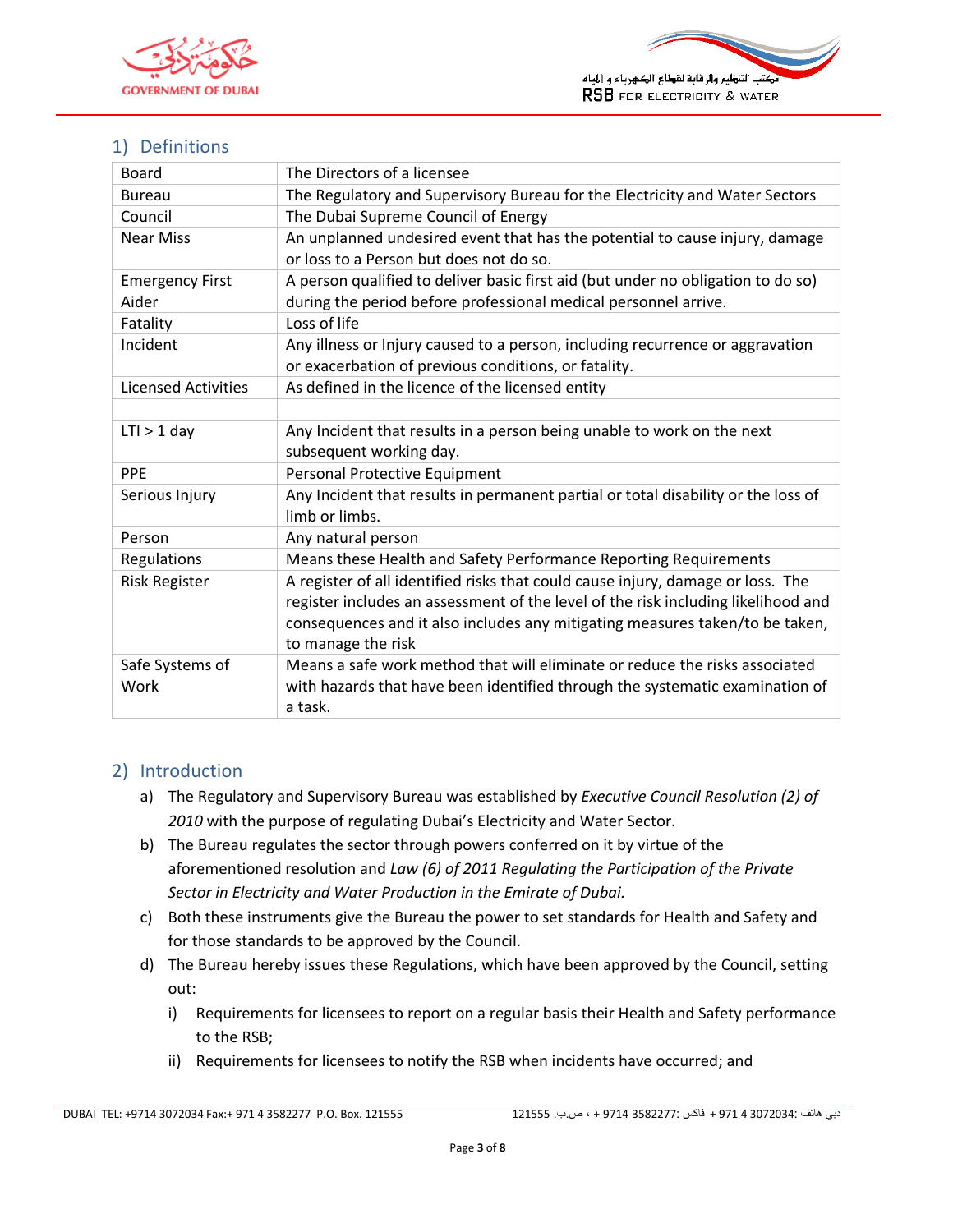

- iii) Guidance on the content of Licensees' Health and Safety Systems which are required under License Condition 8.
- e) These regulations are intended to promote best practice in Safe Systems of Work amongst licensees and to encourage a preventative approach to Health and Safety Management thus reducing the risk of illness or injury at the work place.

## <span id="page-3-0"></span>3) Scope of these regulations

- a) These Regulations apply to all entities licensed by the Bureau to generate electricity and/or desalinate water and any third parties contracted to carry out work on behalf of Licensees in relation to those activities. As the Dubai Electricity and Water Authority is not licensed by the Bureau, these Regulations do not apply to it.
- b) These Regulations apply to entities' Licensed Activities only. Where a licensee undertakes activities outside the scope of its licence, it should use its best endeavors to separate the recording of man-hours and incidents as defined in these regulations, from those associated with other activities, and report such data only in relation to its Licensed Activities.
- c) Nothing in these regulations shall supercede any other Dubai or Federal legal requirements relating to the management of Health and Safety including but not limited to:
	- i) Federal Law No. 8 of 1980 U.A.E. Labor Law
	- ii) Local Order No.10 of 2003 concerning technical conditions to be fulfilled by electrical equipment in the Emirate of Dubai
	- iii) Local Order No. 11 of 2003 Concerning public health and safety of the society in the Emirate of Dubai.

### <span id="page-3-1"></span>4) Incident definition

- a) For the purposes of these regulations an Incident is any illness or injury sustained by a person, including recurrence or aggravation or exacerbation of previous conditions, which either:
	- i) Occurs during duty hours;
	- ii) Arises from a work practice or conditions in a workplace; or
	- iii) Happens to any other person, who may not be an employee or contractor of the licensee, by reason of the licensee carrying out its licensed activities.

### <span id="page-3-2"></span>5) Incident classification

- a) Incidents are classified as follows:
	- i) LTI > 1 day: means any incident that results in a person being unable to work on the subsequent scheduled work day;
	- ii) Serious Injury means any incident that results in permanent partial or total disability or the loss of limb or limbs; and
	- iii) Fatality means any incident that results in the loss of life.
- b) Where an Incident of any classification is, in the opinion of those present, narrowly avoided it shall be recorded as a "Near Miss".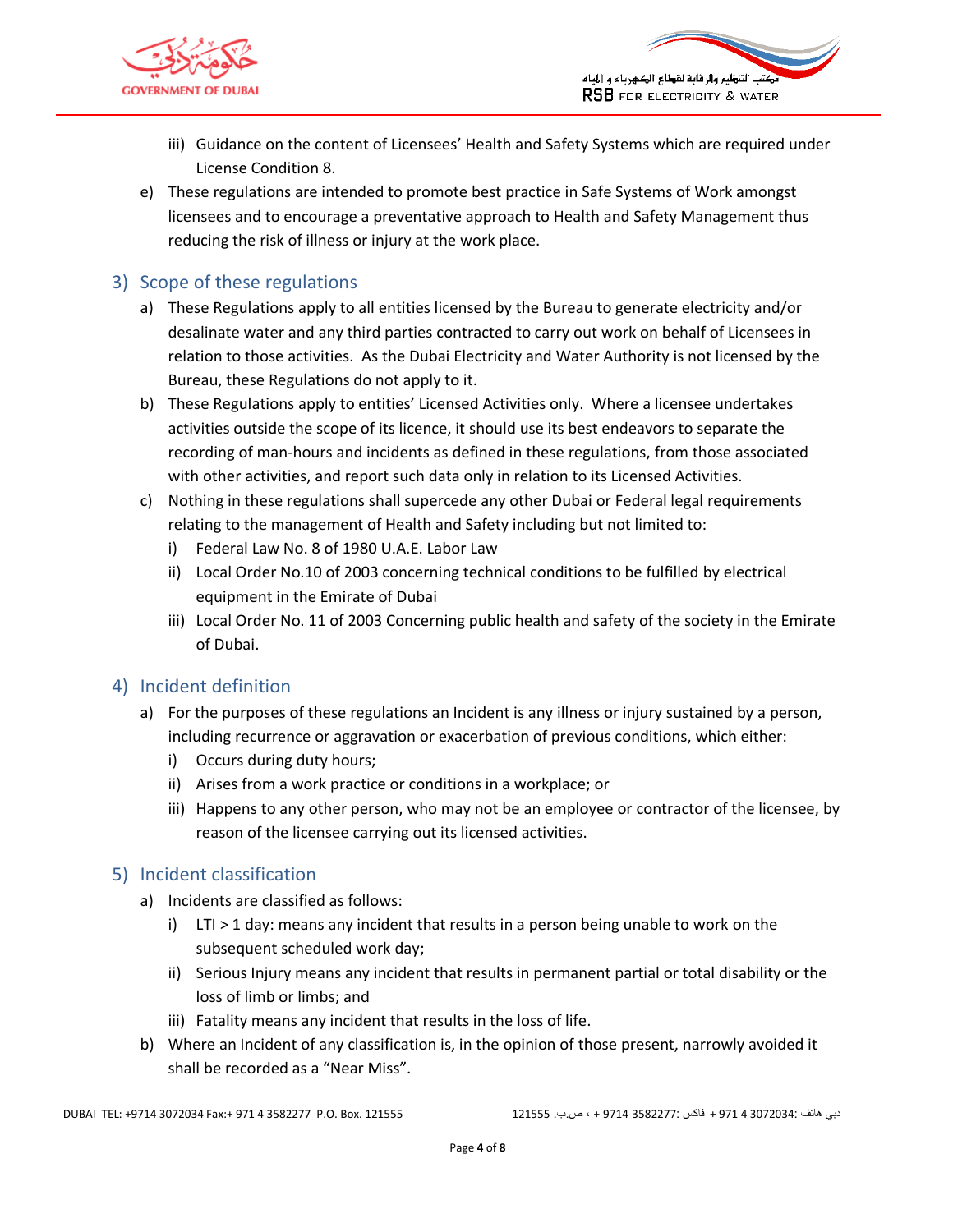



### <span id="page-4-0"></span>6) Recording of Incidents and Near Misses

- a) Licensees shall record all Incidents and Near Misses in their Health and Safety Management Systems. Records shall be retained as a minimum for:
	- i) One year in the event of a Near Miss; and
	- ii) Five years for any Incident,

and shall be made available for inspection by the RSB on request.

#### <span id="page-4-1"></span>7) Incident Notification

- a) A Licensee must notify the Bureau of any Incident resulting in a Serious Injury or Fatality by email to [incident@RSBDubai.gov.ae](mailto:incident@RSBDubai.gov.ae) as soon as is reasonably practical and in any event within 48 hours. In his notification the licensee shall inform the Bureau of:
	- i) The time and date, duration (if applicable) and location of the Incident;
	- ii) The designation of the person or persons affected, whether employee, sub-contractor or member of the public;
	- iii) The details of the illness or injury sustained; and
	- iv) The circumstances in which the injury was sustained.

#### <span id="page-4-2"></span>8) Incident Investigation

- a) The licensee shall establish an appropriately qualified team, which may require the involvement of a third party investigation team, to carry out a comprehensive investigation into the cause(s) and effect(s) of any Incident resulting in Serious Injury or Fatality.
- b) The investigation shall be started immediately with consideration being given to preserving the scene and evidence in the event Dubai police or other authority wishes to carry out an investigation.
- c) The results of the investigation shall be provided to the Bureau on completion. If the investigation is still ongoing after 30 days, the licensee shall provide an interim report to the Bureau containing all facts and assessments completed and underway.
- d) The investigation shall opine on lessons learned and identify any enhancements that can be made to the licensee's existing Health and Safety Management System. In particular it shall report on:
	- i) the opportunities identified that can enhance processes set out in the system;
	- ii) any use of equipment that may improve the safe operation of the task; and
	- iii) any training opportunities that can be provided to staff.
- e) The investigation shall set out any remedial actions or adjustments to be made to the Health and Safety Management System in a timeframe commensurate with the significance of the action or adjustment to be made.

#### <span id="page-4-3"></span>9) Reporting requirements

a) Licensees shall use the template provided to prepare and submit to the Bureau a report covering the Health and Safety performance of the Licensee over the preceding year. The report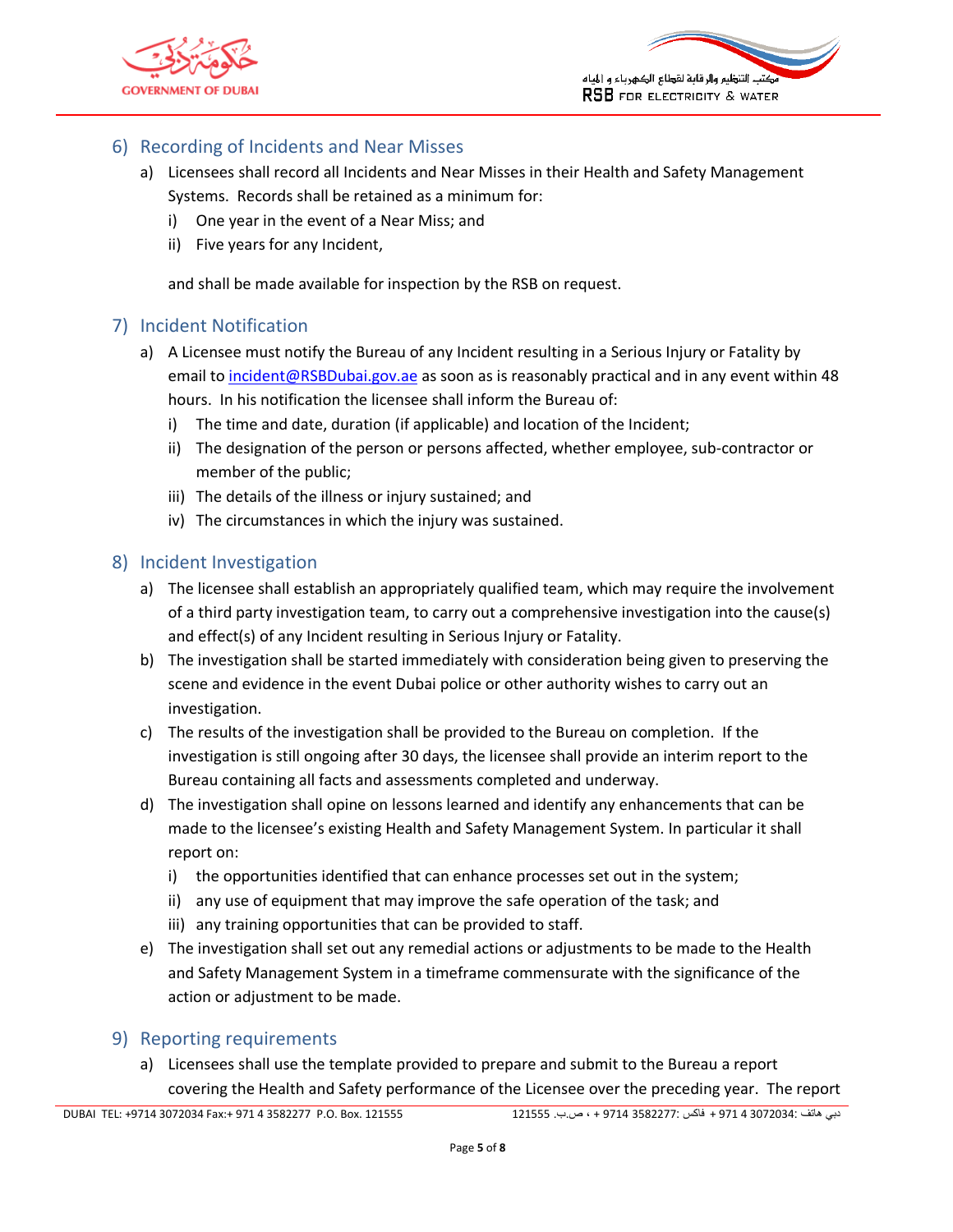



shall be submitted no later than  $28<sup>th</sup>$  February each year. The reports will, as a minimum, provide a:

- i) summary of all Incidents and Near Misses including the following frequency rates;
	- (1) Overall incidents divided by the number of man-hours worked multiplied by 100,000;
	- (2) Near Misses divided by the number of man-hours worked multiplied by 100,000;
	- (3) LTIs >1 day divided by the number of man-hours worked multiplied by 100,000;
	- (4) Serious Injuries divided by the number of man-hours worked multiplied by 100,000; and
	- (5) Fatalities divided by the number of man-hours worked multiplied by 100,000.
- ii) man-hours worked grouped by:
	- (1) Employees;
	- (2) Contractors; and
	- (3) Total Man-hours.
- iii) summary of the Safe Systems of Work the licensee maintains and operates as part of its Health and Safety Management System;
- iv) commentary on Near Misses and all Incidents noting, for example, any patterns or trends in frequency rates; and
- v) commentary on initiatives the Licensee has taken to make continual improvement to its Health and Safety Management System.
- b) Where the Bureau is concerned about the performance of a particular Licensee, it may require performance reports to be submitted every 3 months.
- c) The Bureau may, as authorized in accordance with Article (30) of Law (6) of 2011, audit the Licensee and interview its employees to ascertain the extent of compliance with these Regulations.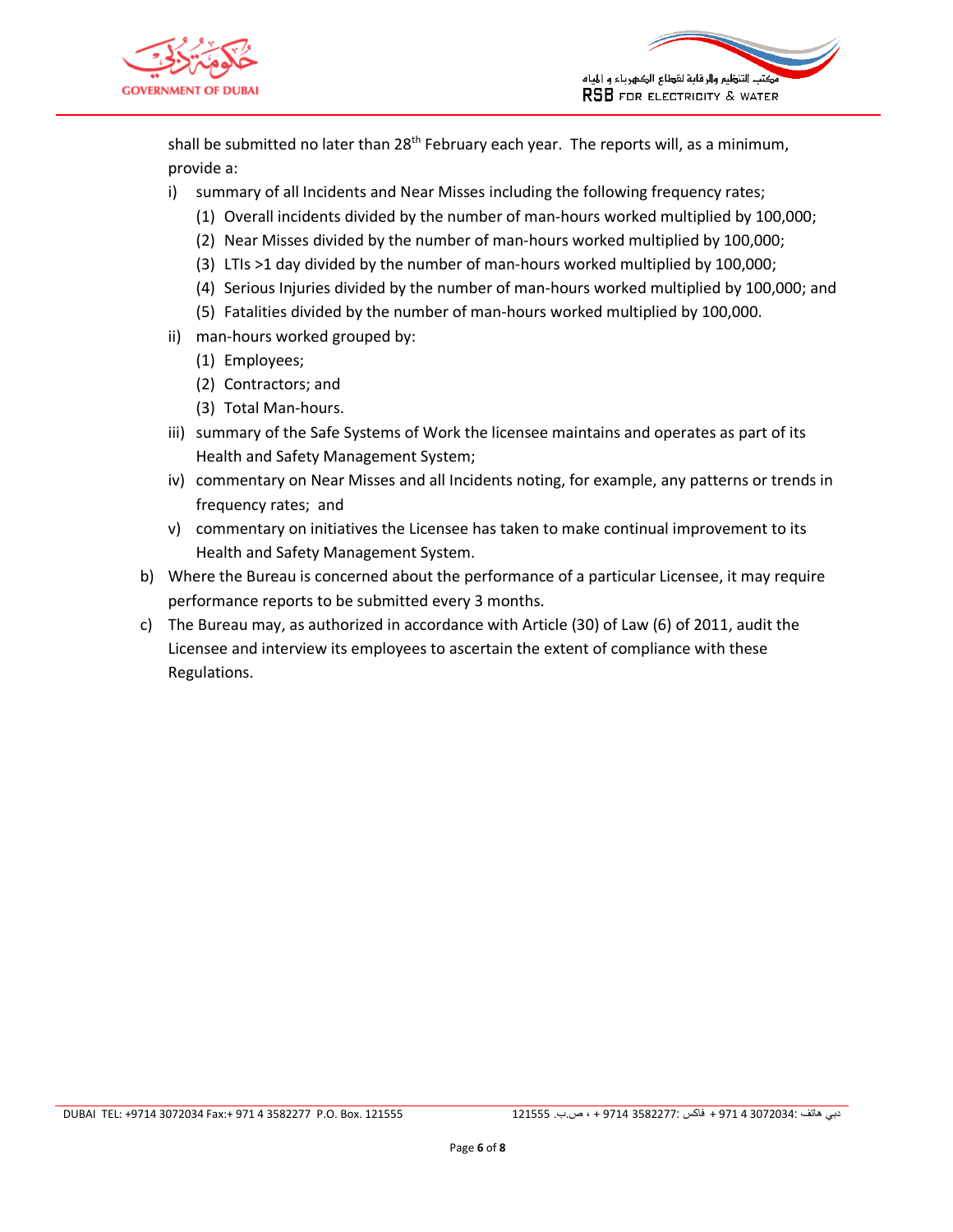



# <span id="page-6-0"></span>10)Decision support chart for reporting categorization



#### <span id="page-6-1"></span>11)Guidance on the content of Licensee's Health and Safety Management Systems

- a) The Board is expected to review the Health and Safety performance of the licensee on a regular basis;
- b) A statement of the licensee's policy should be made available to all employees and advertised in areas where staff may congregate, such as canteens or common areas. The policy should set out the management's commitment to the Health and Safety of the licensee's employees, contractors and of any person coming into contact with the licensee, its employees or its operations in the course of carrying out its licensed activities. It should also set out expectations of employee commitment to understand and abide by the Health and Safety Management System;
- c) Standards for the maintenance of personal hygiene, personal protective equipment, and cleanliness as well as standards for the maintenance of any equipment either in line with manufacturer's guidance or otherwise;
- d) Safe Systems of Work;
- e) Procedures for the safe management of contractors;
- f) Emergency response plan;
- g) Records of relevant reports, audits, investigations and management meetings;